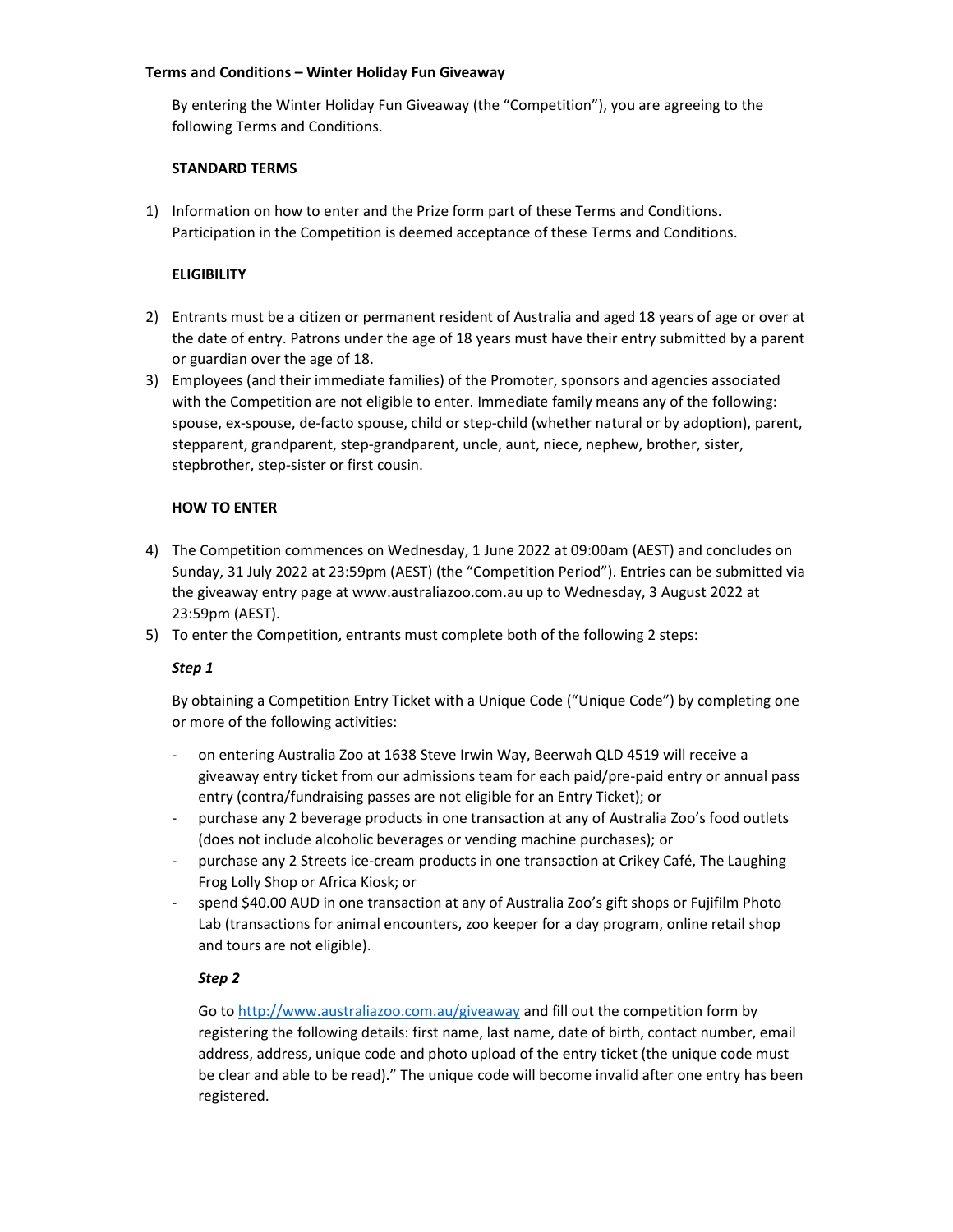The Promoter reserves the right, at any time, to verify the validity of entries and entrants and to disqualify any entrant who submits an entry that is not in accordance with these Terms and Conditions or who tampers with the entry process. Multi entries with the same Unique Code will be automatically disqualified.

- 6) Should an entrant's contact details change during the Competition Period, it is the entrant's responsibility to notify the Promoter. Australia Zoo shall receive entrant communications on behalf of the Promoter. A request to access or modify any information provided in an entry should be directed to Australia Zoo in writing by:
	- a. Email with the subject line 'Winter Holiday Giveaway Marketing Department' to info@australiazoo.com.au; or
	- b. Fax with 'Attn: Winter Holiday Giveaway Marketing Department' to +61 7 5494 8604; or
	- c. Post with 'Attn: Winter Holiday Giveaway Marketing Department' to Australia Zoo, 1638 Steve Irwin Way, Beerwah QLD 4519, Australia

In the request the following information must be included: first name, last name, date of birth, contact number, email address, address and unique code used in the entry.

- 7) By submitting an entry to the Promotion, each entrant assigns all rights in the entry to the Promoter and Sponsors and consents to the Promoter and Sponsors, in their absolute discretion, using their name, likeness, image and/or voice in the event they are a winner (including photograph, film and/or recording of the same) in any media for an unlimited period without remuneration for the purpose of promoting this Trade Promotion (including any outcome), and promoting any products manufactured, distributed and/or supplied by the Promoter and Sponsor.
- 8) The Promoter accepts no responsibly for lost, late or misdirected entries. Entries will be deemed void if forged, tampered with, damaged or lost.

#### THE PRIZE

The prize package (the "Prize") consists of a Limited Edition Obsidian Black Night Fury Telegraph X. Austrack Telegraph Hard Floor Camper Trail Package. RRP \$23,490 AUD including all standard fittings.

All optional extras and accessories, insurance, personal costs and all other ancillary or related costs not expressly stated do not form part of the Prize and are the sole responsibility of the Winner.

The prize will be collected from 1638 Steve Irwin Way, Beerwah QLD 4519 at an arranged time and date after Monday 22 August 2022. Ownership transfer documents for the prize have to be signed in person at an Austrack Campers location or via video call prior to collection of the prize. If the winner of the major prize does not have a valid Australian Driver's License it may be transferred to a nominated family member at the approval of the Promoter. Neither the Promoter nor the Sponsors are liable for any costs associated with the Winner travelling to collect the Prize or transporting the Prize upon collection.

1. The Prize is non-refundable and not redeemable for cash. If the Prize is or becomes unavailable, the Promoter, in its discretion, reserves the right to substitute all or any part thereof with a product or prize of equal value. All decisions are final and no correspondence will be entered into.

#### **WINNER**

2. There is one (1) winner (the "Winner") for the Competition.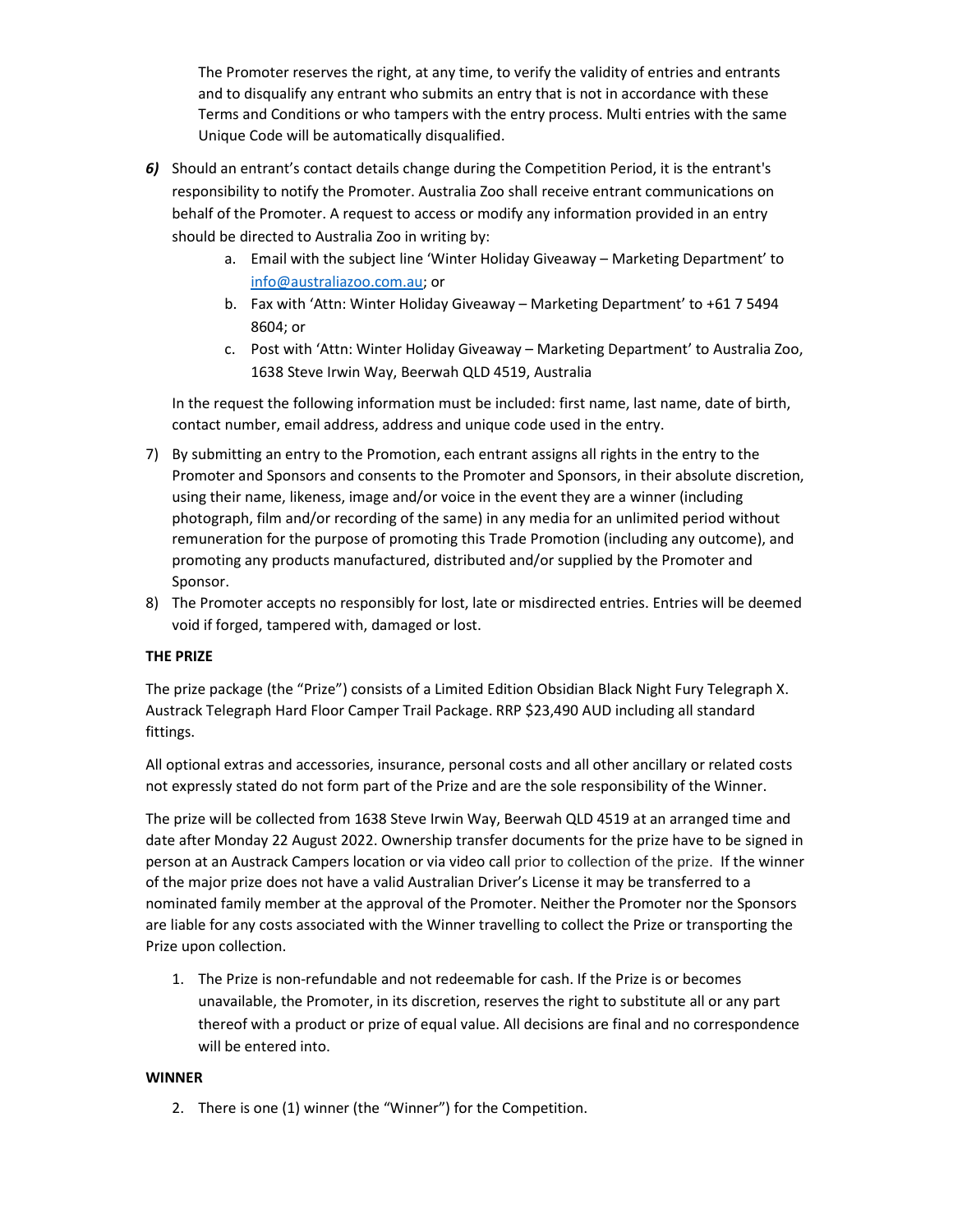- 3. The Winner will be randomly selected from entries submitted within fourteen (14) days of the close of the Competition Period.
- 4. The Winner will be notified via phone or email. An announcement will be made on the Australia Zoo Facebook page after the prize has been collected.
- 5. The Promoter will attempt to contact the Winner three (3) times over a seven (7) day period via the nominated contact number or email address. The Winner has five (5) days from the last contact to respond to the Promoter. If the Promoter has not received a response by the end of this time the Winner forfeits the Prize in its entirety and the Promoter shall repeat the procedure to randomly select a Winner from the remaining entries submitted.
- 6. As a condition of accepting the Prize, the Winner may be required to sign legal documentation in the form required by the Promoter in its absolute discretion, including but not limited to a legal release and an indemnity form.
- 7. In the event that the Winner does not accept the Prize the Promoter shall repeat the procedure to randomly select a Winner from the remaining entries submitted.
- 8. Entrants consent to the Promoter and Sponsors in their absolute discretion using their name, likeness, image and/or voice in the event they are the Winner (including photograph, film and/or recording of the same) in any media for an unlimited period without remuneration for the purpose of promoting this Competition (including any outcome), and promoting any products manufactured, distributed and/or supplied by the Promoter and Sponsors.
- 9. The Promoters decision is final and the Promoter will not enter into correspondence regarding the result.
- 10. The Winner acknowledges that they must have a suitable tow vehicle to tow the camper trailer - at minimum, a vehicle with a brake tow rating of 2000KG and a 200KG tow ball weight.
- 11. The Winner acknowledges that their vehicle must be fitted with an ADR compliant brake controller prior to collection of the camper trailer.
- 12. The Winner acknowledges that they are responsible for all on-road costs associated with the camper trailer, including registration.
- 13. The Winner acknowledges that they are responsible for obtaining suitable insurance cover for the camper trailer.
- 14. The Winner acknowledges that delivery fees may be applicable.
- 15. The Winner acknowledges that they must allow an Austrack Campers representative to conduct a handover with them. This can be conducted in-store at one of Austrack Campers showroom locations or via video call.

#### LIABILITY

- 16. Nothing in these Terms and Conditions limits, excludes or modifies or purports to limit, exclude or modify the statutory consumer guarantees as provided under the Competition and Consumer Act, as well as any other implied warranties under the ASIC Act or similar consumer protection laws in the States and Territories of Australia ("Non-Excludable Guarantees"). However, to the fullest extent permitted by law the Promoter, Sponsors and other organisers (including its respective officers, employees and agents) shall not be liable for any injury, expenses or any loss or damage (including loss of opportunity), whether direct, indirect, special or consequential, arising in any way (including negligence) out of the Competition, the Prize or any aspect of the Prize.
- 17. Entrants accept and acknowledge full responsibility for their decision to enter this Competition and participate in the Prize should they be chosen as the Winner. Except for